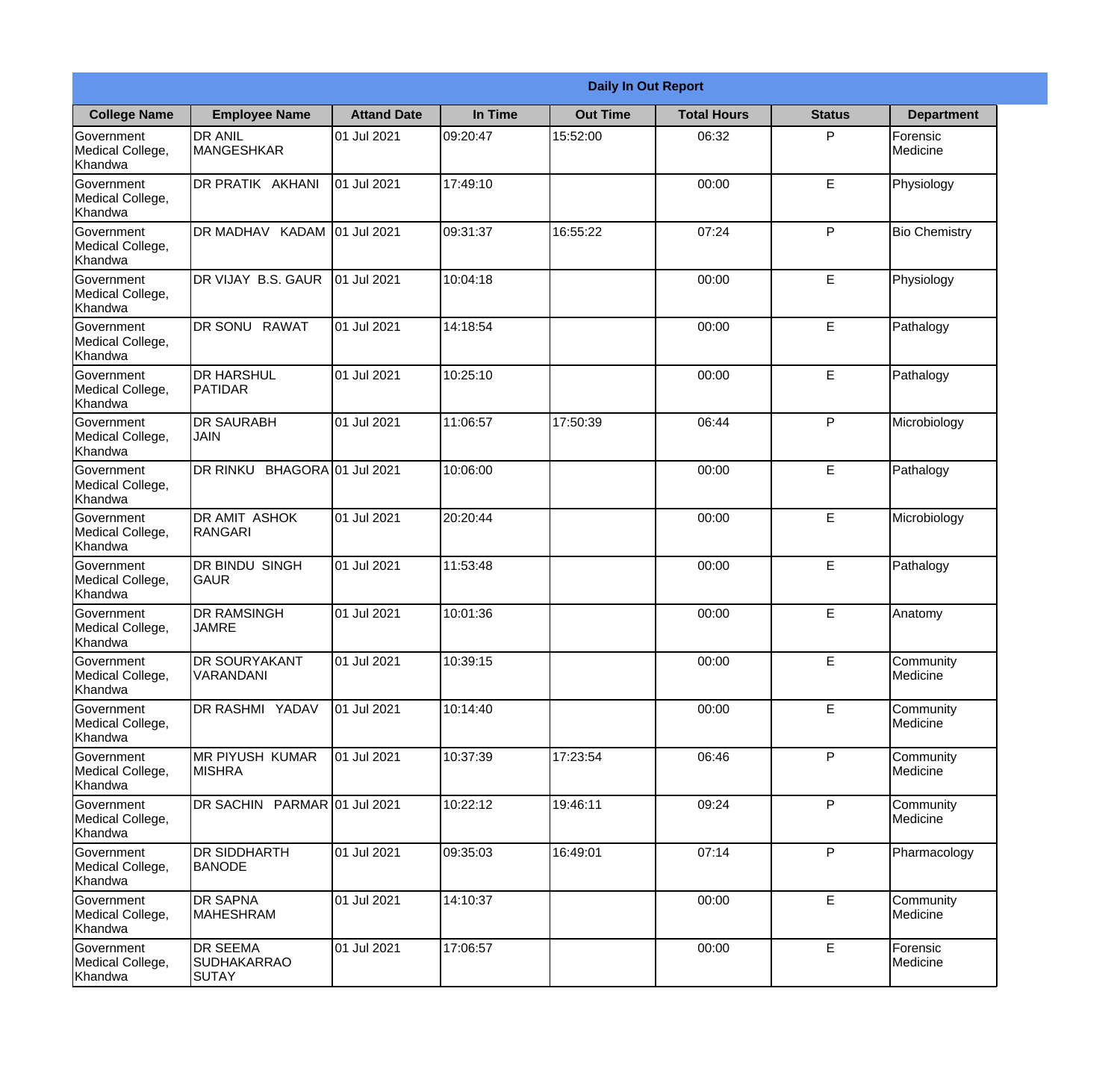| <b>Designation</b>                  | <b>Category</b> |
|-------------------------------------|-----------------|
| Assistant Professor   Para Clinical |                 |
| Assistant Professor   Non Clinical  |                 |
| Assistant Professor   Non Clinical  |                 |
| Associate Professor Non Clinical    |                 |
| Demonstrator/Tutor   Para Clinical  |                 |
| Assistant Professor   Para Clinical |                 |
| Associate Professor   Para Clinical |                 |
| Assistant Professor   Para Clinical |                 |
| Professor                           | Para Clinical   |
| Associate Professor Para Clinical   |                 |
| Demonstrator/Tutor   Non Clinical   |                 |
| Demonstrator/Tutor   Para Clinical  |                 |
| Assistant Professor   Para Clinical |                 |
| Statistician                        | Para Clinical   |
| Assistant Professor   Para Clinical |                 |
| Associate Professor   Para Clinical |                 |
| Associate Professor   Para Clinical |                 |
| Professor                           | Para Clinical   |

## **Daily In Out Report**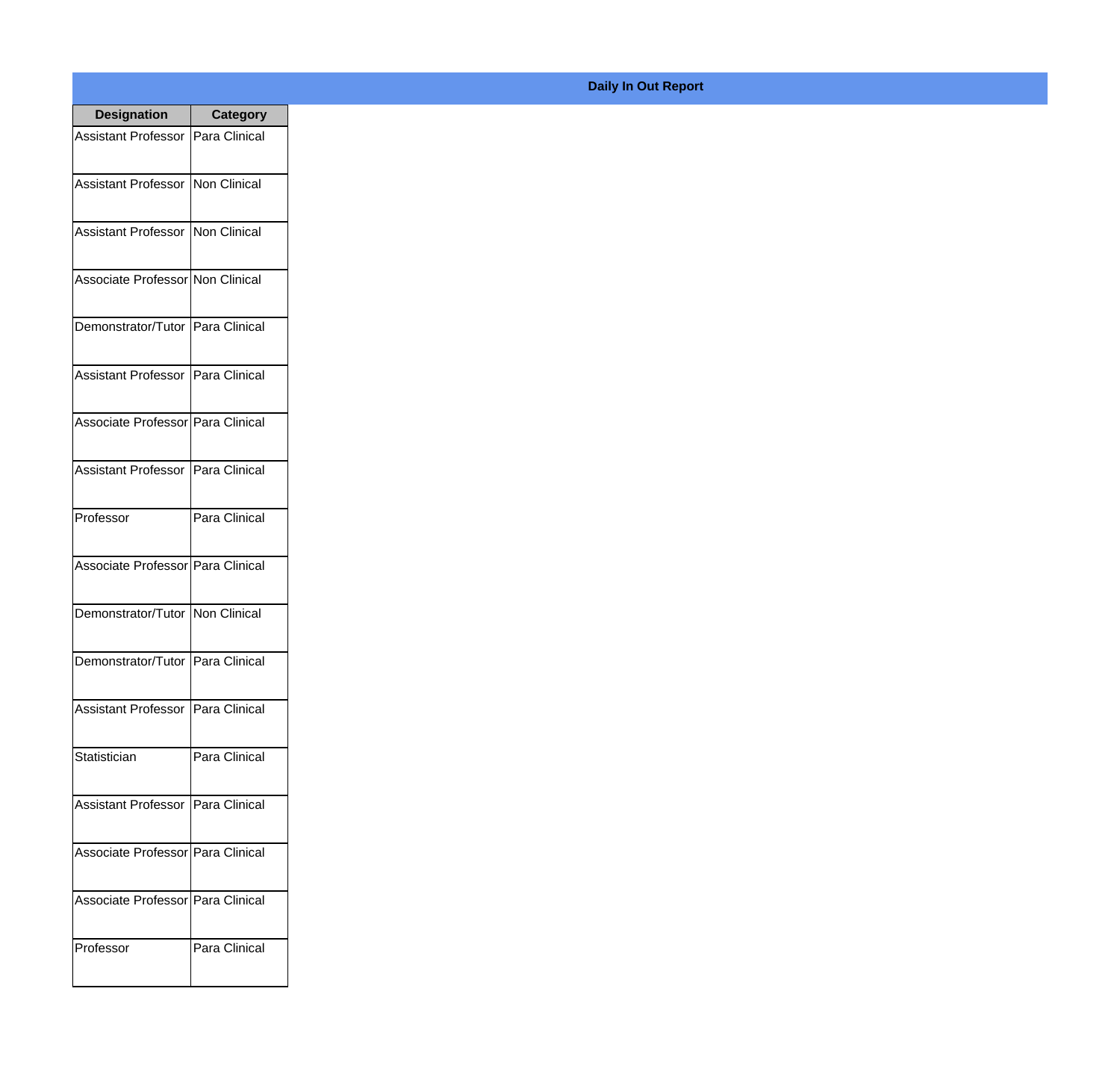|                                                   | <b>Daily In Out Report</b>                       |             |          |          |       |   |                                |  |
|---------------------------------------------------|--------------------------------------------------|-------------|----------|----------|-------|---|--------------------------------|--|
| <b>Government</b><br>Medical College,<br>lKhandwa | <b>IDR NITESHKUMAR</b><br>IKISHORILAL<br>RATHORE | 01 Jul 2021 | 10:42:58 |          | 00:00 | E | Pharmacology                   |  |
| Government<br>Medical College,<br>Khandwa         | <b>DR PRIYESH</b><br><b>MARSKOLE</b>             | 01 Jul 2021 | 17:04:37 |          | 00:00 | E | Community<br><b>I</b> Medicine |  |
| Government<br>Medical College,<br>Khandwa         | <b>DR NISHA MANDLOI</b><br>IPANWAR               | 01 Jul 2021 | 16:04:31 | 16:29:53 | 00:25 | P | Obstetrics &<br>Gynaecology    |  |
| <b>Government</b><br>Medical College,<br>Khandwa  | <b>DR SATISH</b><br><b>CHANDEL</b>               | 01 Jul 2021 | 10:49:39 |          | 00:00 | E | Pharmacology                   |  |
| Government<br>Medical College,<br>Khandwa         | <b>DR MUKTESHWARI</b><br>IGUPTA                  | 01 Jul 2021 | 11:08:31 |          | 00:00 | E | Pharmacology                   |  |
| Government<br>Medical College,<br>Khandwa         | <b>DR PURTI AGARWAL</b><br><b>SAINI</b>          | 01 Jul 2021 | 10:34:39 |          | 00:00 | E | Pathalogy                      |  |
| Government<br>Medical College,<br>Khandwa         | DR YASHPAL RAY                                   | 01 Jul 2021 | 12:06:40 |          | 00:00 | E | Anatomy                        |  |
| Government<br>Medical College,<br>Khandwa         | <b>RENU</b><br><b>WAGHMARE</b>                   | 01 Jul 2021 | 17:04:45 |          | 00:00 | E | Community<br>Medicine          |  |